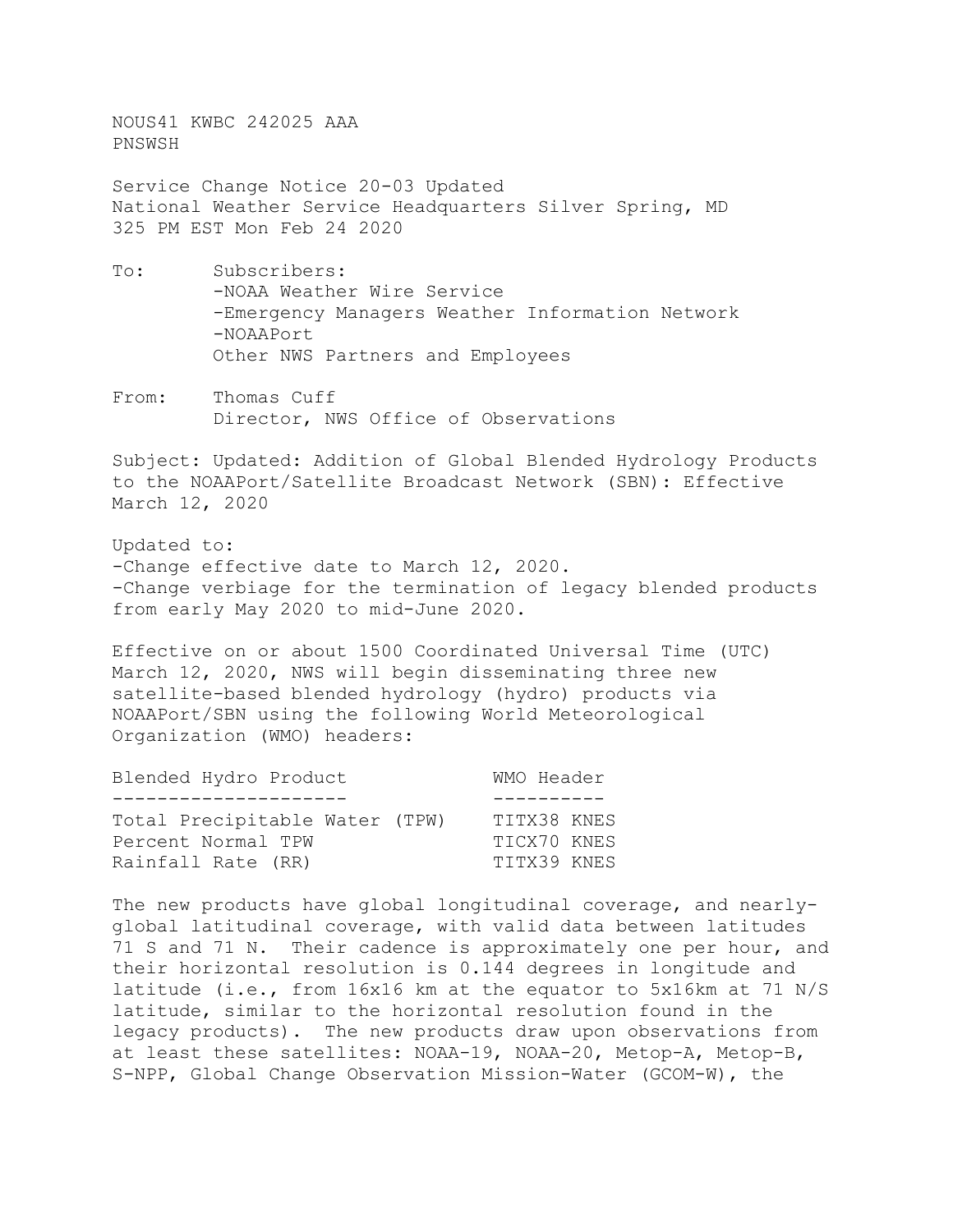Global Precipitation Measurement (GPM) network of satellites, and the Global Positioning System (GPS).

Rain Rate sources also include the Special Sensor Microwave Imagery/Sounder (SSMIS) polar F17 and F18 satellites from the Department of Defense (DoD) Defense Meteorological Satellite Program. The new products contain the age and source information for each data point.

Approximate counts and volumes for the new blended hydro products are as follows:

| Blended Product (to be Activated) |          | Hourly Count Hourly Volume |
|-----------------------------------|----------|----------------------------|
|                                   |          |                            |
| Total Precipitable Water (TPW)    | $\pm$    | 9.5MB                      |
| Percent Normal TPW (PCT)          | $\sim$ 1 | 9.5MB                      |
| Rainfall Rate (RR)                |          | 3.5MB                      |

Because of their near-global coverage, these new products will not have separate geographic sectors (e.g., no Hawaii, Alaska, Puerto Rico and Supernational sectors). NOAA's Office of Satellite Product Operations (OSPO) provides further details for TPW:<https://www.ospo.noaa.gov/Products/bTPW>and RR: <https://www.ospo.noaa.gov/Products/bRR>

The SBN's NOAAPort OPT Channel (Port 1204, PID 104) will be used to disseminate these products.

The dissemination of the GOES Ingest NOAAPort Interface (GINI) formatted version of the legacy blended hydro products, as shown below, will be terminated from the NOAAPort OPT Channel (Port 1204, PID 104) in mid-June 2020. These products are sectorized in categories of Supernational, Alaska, Puerto Rico, and Hawaii. A separate Service Change Notice will be issued in advance of NWS terminating these products:

| Legacy product (to be deactivated) | WMO Header Sector       |               |
|------------------------------------|-------------------------|---------------|
| Total Precipitable Water (TPW)     | TICB17 KNES             | Alaska        |
| Total Precipitable Water (TPW)     | TICI17 KNES             | Hawaii        |
| Total Precipitable Water (TPW)     | TICQ17 KNES Puerto Rico |               |
| Total Precipitable Water (TPW)     | TICN17 KNES             | Supernational |
| Percent Normal TPW (PCT)           | TICB60 KNES             | Alaska        |
| Percent Normal TPW (PCT)           | TICI60 KNES             | Hawaii        |
| Percent Normal TPW (PCT)           | TICQ60 KNES             | Puerto Rico   |
| Percent Normal TPW (PCT)           | TICN60 KNES             | Supernational |
| Rainfall Rate (RR)                 | TITB29 KNES             | Alaska        |